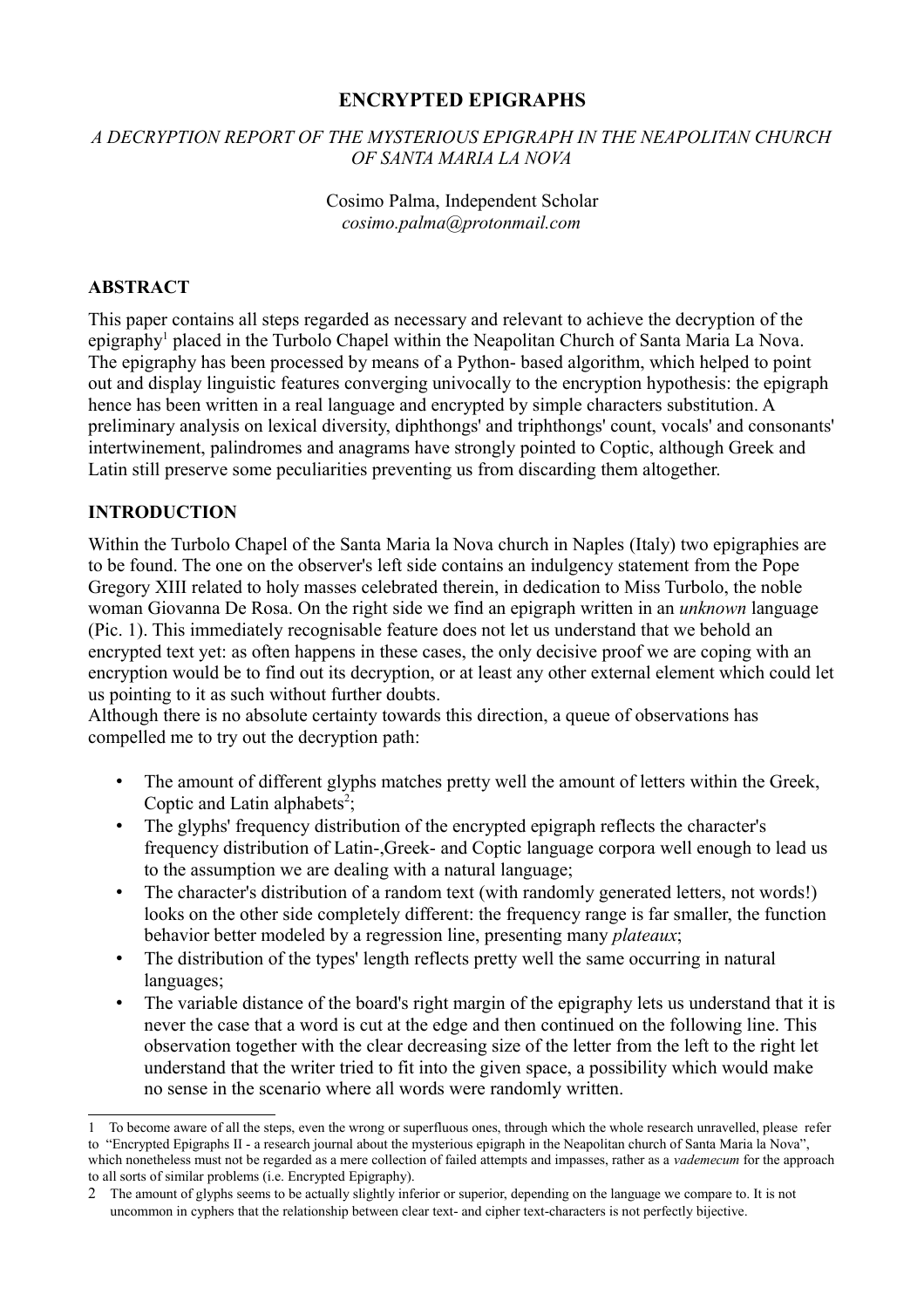$E \supseteq E(0, h)$  $\mathcal{D} \subseteq \mathcal{E}$  $1.6$  and  $1.4$  $AY1011$ TD. VAOVAt VA. NOVAD FAVE  $(1) - 2$  $AN$  $\tau$  $L_1$  (D)  $\mathcal{L}_{\mathcal{B}}$ VALA LONILJAA  $\Omega$ Œ  $\mathbb{O}$ VOU  $AT$  $1007$ MIT OZ LAIVPEC TRNAP OTAVE VALPVO  $L<sub>t</sub>$  $\vee$  (i)  $\Lambda$   $\Pi$  $\emptyset$  $\Lambda$ E $\Lambda$ NAVIOT **A. FAOATA AT** A.HBV  $-CD$ **AVOAAI**  $V+A$  $L\Lambda$  $11VP+1$ OLATANO  $A + -$ V<sub>O</sub>1  $AA$ OV  $1 + V$ V PAIR NAP OF VA OVAIA  $+1$  $\triangle A \triangle$ **LEABIA VOLVANP LAVONEA** AZOP OP I VANDATAP **TA**  $+A$ MAVI L'ALO BAVIL NAOA PIOA ASE AVVIO  $P+A \nabla E \nabla \Phi$ LAIVY PVAIOCANEY IZBOIAV **BVAFLAV ZVLOPAV LAI**  $\Delta$ AVO  $0B + \Delta \forall$ A BIAV PI  $0 B \Lambda$  $A+AF$  $\frac{1}{2}$ Ź MVI  $\sqrt{V}$  $\left( \cdot \right)$  $\mathbf{H}$  $V \rightarrow$  $V \wedge V$  $\frac{1}{2}$  $601$ 渎 P.T  $\pm$ VO OPIAN  $A \nB$ FULL  $A \vee A$  $AL$  $OV$ ΖO  $A$  $0 + E$  $(0A)$  $A VATINAP$ AFFOA  $PA$  $M_{\odot}$  $At0$  $A: 1.2 \times (1)$  $P: \mathcal{N}$ 

*Picture 1: The Encrypted Epigraphy of the Turbolo Chapel in the Church of Santa Maria La Nova*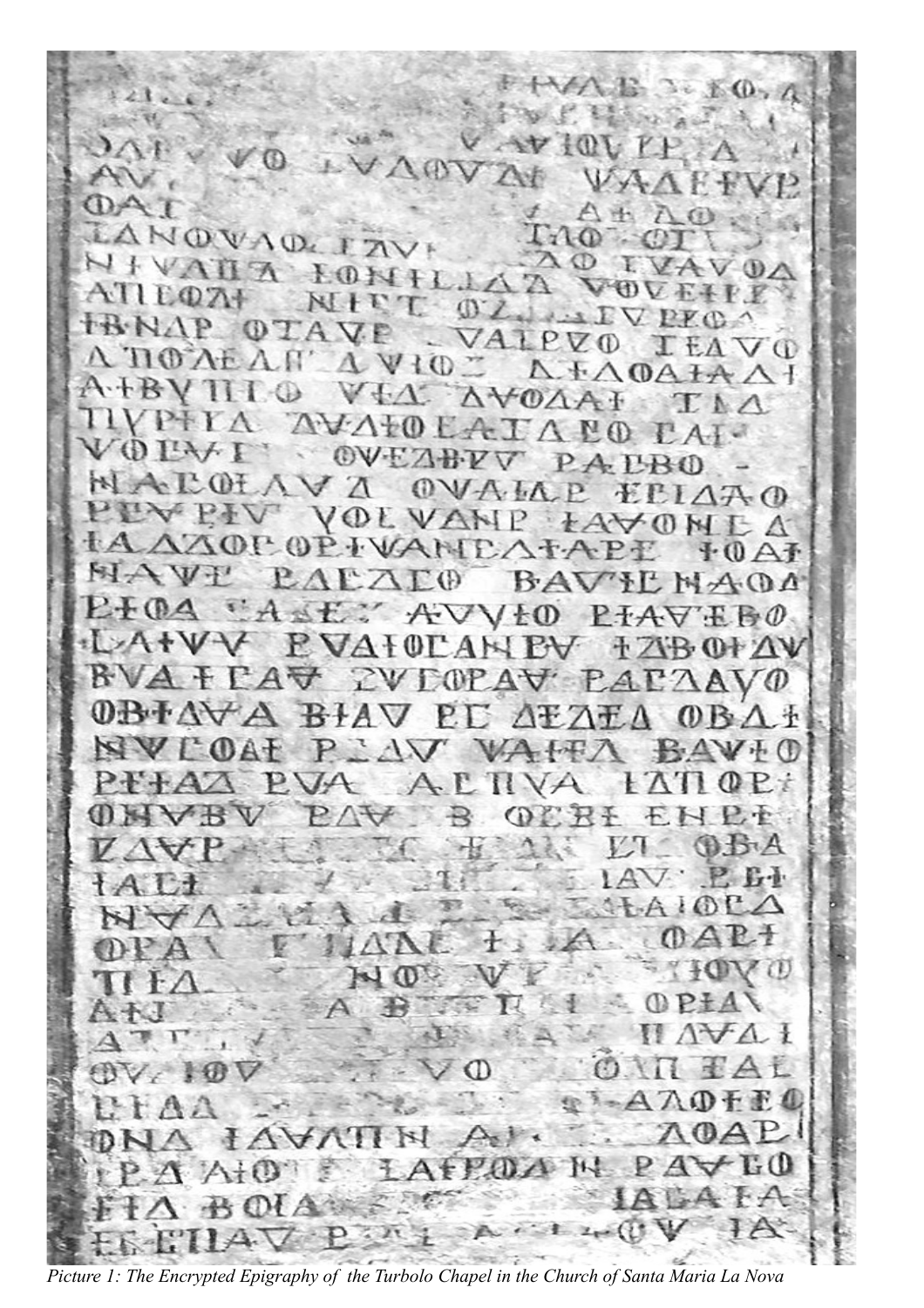Hence my choice to label the analysed artifact as "encrypted" and not as "mysterious" or "secret" appears to be justified by reasonable grounds, rather than only by a scientifically sound wish for exactness.

#### **LETTER-GLYPH MAPPING**

Below the letter-glyph mapping which was necessary establishing to produce a machine-readable document file so that the text could be analysed and processed by means of algorithms<sup>[3](#page-2-0)</sup>:

$$
\begin{array}{l} \text{A} \text{ } \text{B} \text{ } \text{C} \text{ } \text{D} \text{ } \text{E} \text{ } \text{F} \text{ } \text{A} \text{ } \text{A} \text{ } \text{A} \text{ } \text{A} \text{ } \text{A} \text{ } \text{A} \text{ } \text{A} \text{ } \text{A} \text{ } \text{A} \text{ } \text{A} \text{ } \text{A} \text{ } \text{A} \text{ } \text{A} \text{ } \text{A} \text{ } \text{A} \text{ } \text{A} \text{ } \text{A} \text{ } \text{A} \text{ } \text{A} \text{ } \text{A} \text{ } \text{A} \text{ } \text{A} \text{ } \text{A} \text{ } \text{A} \text{ } \text{A} \text{ } \text{A} \text{ } \text{A} \text{ } \text{A} \text{ } \text{A} \text{ } \text{A} \text{ } \text{A} \text{ } \text{A} \text{ } \text{A} \text{ } \text{A} \text{ } \text{A} \text{ } \text{A} \text{ } \text{A} \text{ } \text{A} \text{ } \text{A} \text{ } \text{A} \text{ } \text{A} \text{ } \text{A} \text{ } \text{A} \text{ } \text{A} \text{ } \text{A} \text{ } \text{A} \text{ } \text{A} \text{ } \text{A} \text{ } \text{A} \text{ } \text{A} \text{ } \text{A} \text{ } \text{A} \text{ } \text{A} \text{ } \text{A} \text{ } \text{A} \text{ } \text{A} \text{ } \text{A} \text{ } \text{A} \text{ } \text{A} \text{ } \text{A} \text{ } \text{A} \text{ } \text{A} \text{ } \text{A} \text{ } \text{A} \text{ } \text{A} \text{ } \text{A} \text{ } \text{A} \text{ } \text{A} \text{ } \text{A} \text{ } \text{A} \text{ } \text{A} \text{ } \text{A} \text{ } \text{A} \text{ } \text{A} \text{ } \text{A} \text{ } \text{A} \text{ } \text{A} \text{ } \text{A} \
$$

#### **A GLYPH'S FREQUENCY DISTRIBUTION COMPARISON AMONG LATIN, GREEK AND COPTIC**

The latin epigraphy contains many symbols standing for longer and frequent sillables, like for instance "9" as "us". The character distribution below takes into account the plain text, without such symbols and also inserting potentially missing letters for brevity's sake (like for example, "domini"

<span id="page-2-0"></span><sup>3</sup> The whole Python project can be found at https://github.com/Glottocrisio/MariaLaNova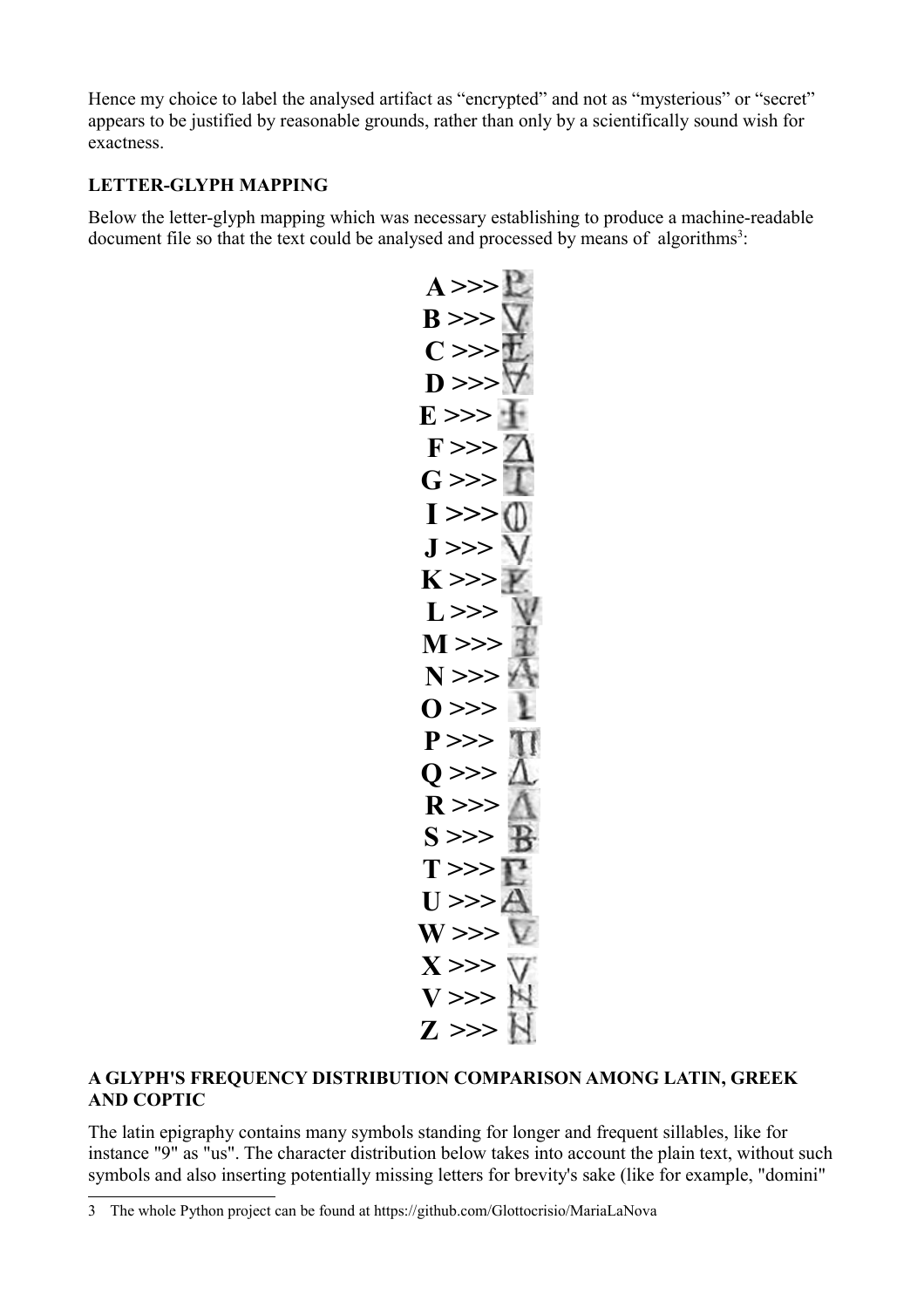for "dni"). The very nature of this preventive analysis, which still is not tailored for exactness, let me ignore these small adjustments momentarily. A pure "letter frequency" approach for the whole decryption could be considered only in the case that the chosen language letter frequency distribution of the encrypted text's length is comparable to the corpus' one.<sup>[4](#page-3-0)</sup> For the very same reason at this stage any kind of mathematical formulation of distributions' divergences is avoided.



In Plot 1 and Plot 2 is possible to notice among others, that in a natural language text the letter frequency ranges between 0 and a number, which usually corresponds to about *one tenth of the overall characters amount.*

Below is how the letter frequency distribution looks like for the Universal Declaration of Human Rights in Latin<sup>[5](#page-3-1)</sup>:



<span id="page-3-0"></span><sup>4</sup> Even this extreme case may be valid only if we are almost certain of a biunivocal relation among clear text and encrypted characters, an eventuality I am not able to exclude yet.

<span id="page-3-1"></span><sup>5</sup> Universal Declaration of Human Rights (UDHR) corpus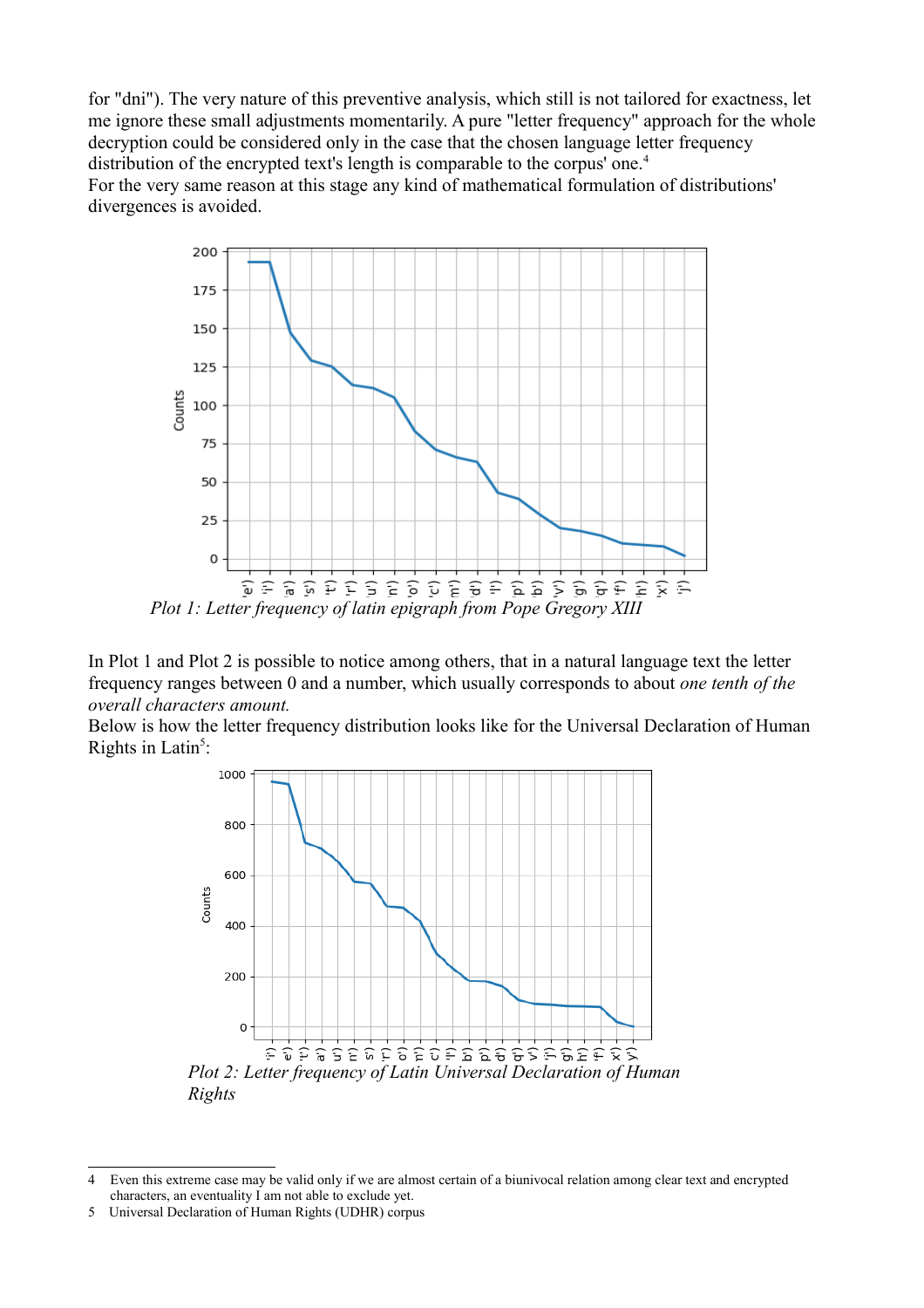*Plot 3: Letter frequency distribution of 1000 random sentences of the Perseus Latin Corpus* 



From a comparison between the latin epigraphy and the Universal Declaration of Human Rights it is already possible to recognise similarities, such as the same function behavior and almost the same letter ranking.

On the other hand, a broader sample, namely the *Perseus Text of Classic Latin* (Plot 3) shows a surprising feature: although the glyphs' sequence on the x-axes does not significantly vary, the function's shape is completely different, a fact which could maybe be justified but the differences between the modern/ecclesiastical Latin of the papal inscription and the ancient/classical Latin of the Perseus Corpus. The letter distribution for one thousand sentences is very similar to the one for only fourty sentences, in the context of the same corpus (plot omitted for brevity's sake).



*Plot 4: Letter frequency distribution of whole Perseus Latin Corpus*

The same distribution for the whole latin corpus is indeed far closer to the observed one for ancient Greek, and shows a pretty different letters rank, as well as a different function behavior. To prove the diachronic difference among classical latin and and medieval latin the same letter count has been performed o a broader corpus, called "Latin Text Library", including more than the double words' amount than the Perseus Corpus.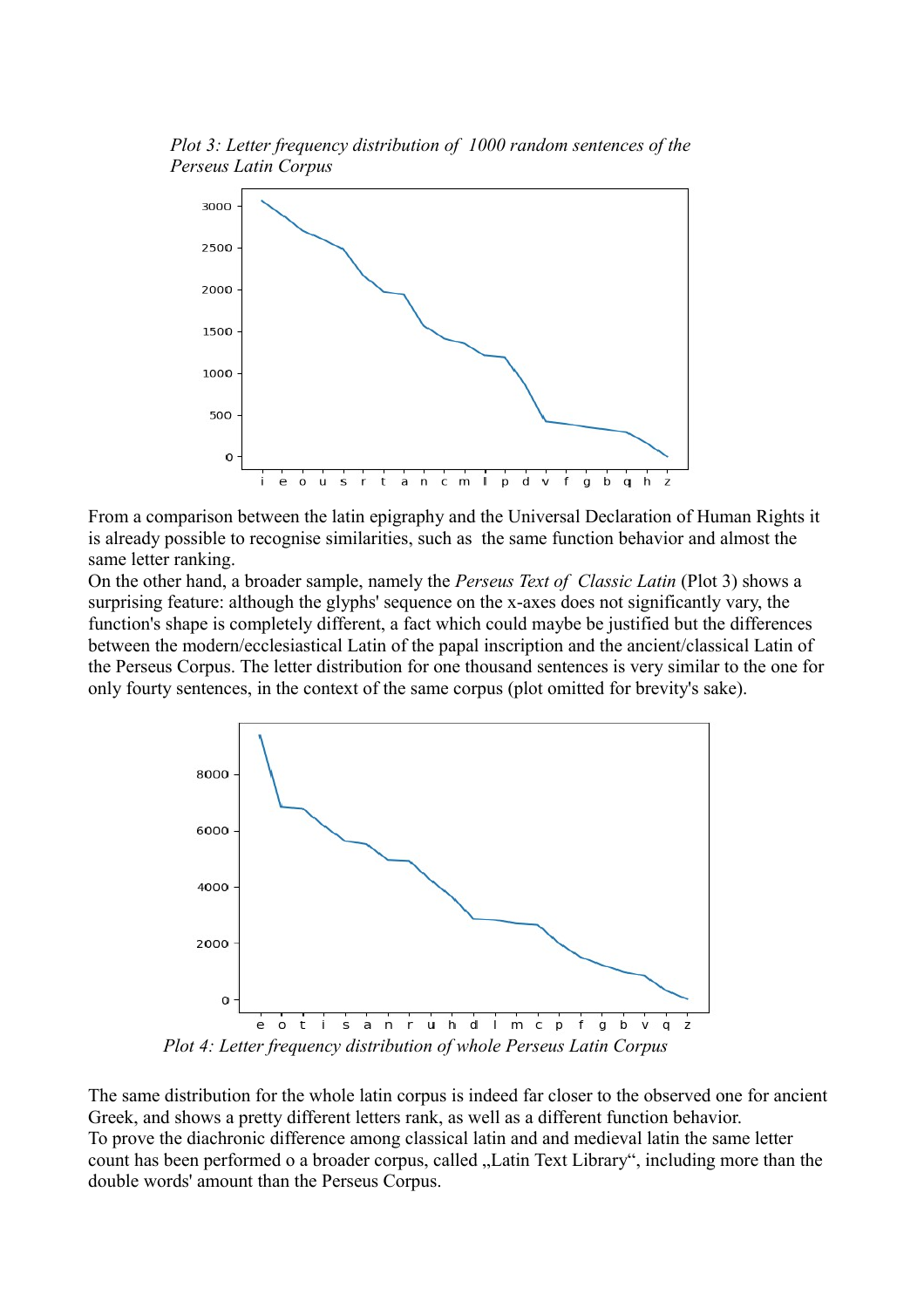

*Plot 5: Letter frequency distribution of Latin Text Library*

The distribution curve has shifted again to the previous shape, as well as the letter sequence on the x-axis. Thus, *the thesis of the different curves for the same language can be addressed indeed to the diachronic shift.*

This feature let us at least momentarily discard the eventuality we are dealing with medieval Latin (pretty much overlapping with the ecclesiastic one), because as we can notice from the glyphs' distribution of the encrypted epigraphy (see Plot 7 in the next page).

We are now esamining the letter frequency distribution fashion for the Greek language Corpus.



*Plot 6: Letter frequency distribution in the New Greek Universal Declaration of Human Rights*

The glyphs frequency distribution of the New Greek language has been taken into account, because probably closer to the Greek, which eventually would have been used to encrypt the mysterious epigraph (of course excluding the case that the epigraph is a quote of classic Greek literature). As a matter of fact, also the *koiné* Greek, through which the Gospels have been edited, is more similar to the modern Greek than the ancient.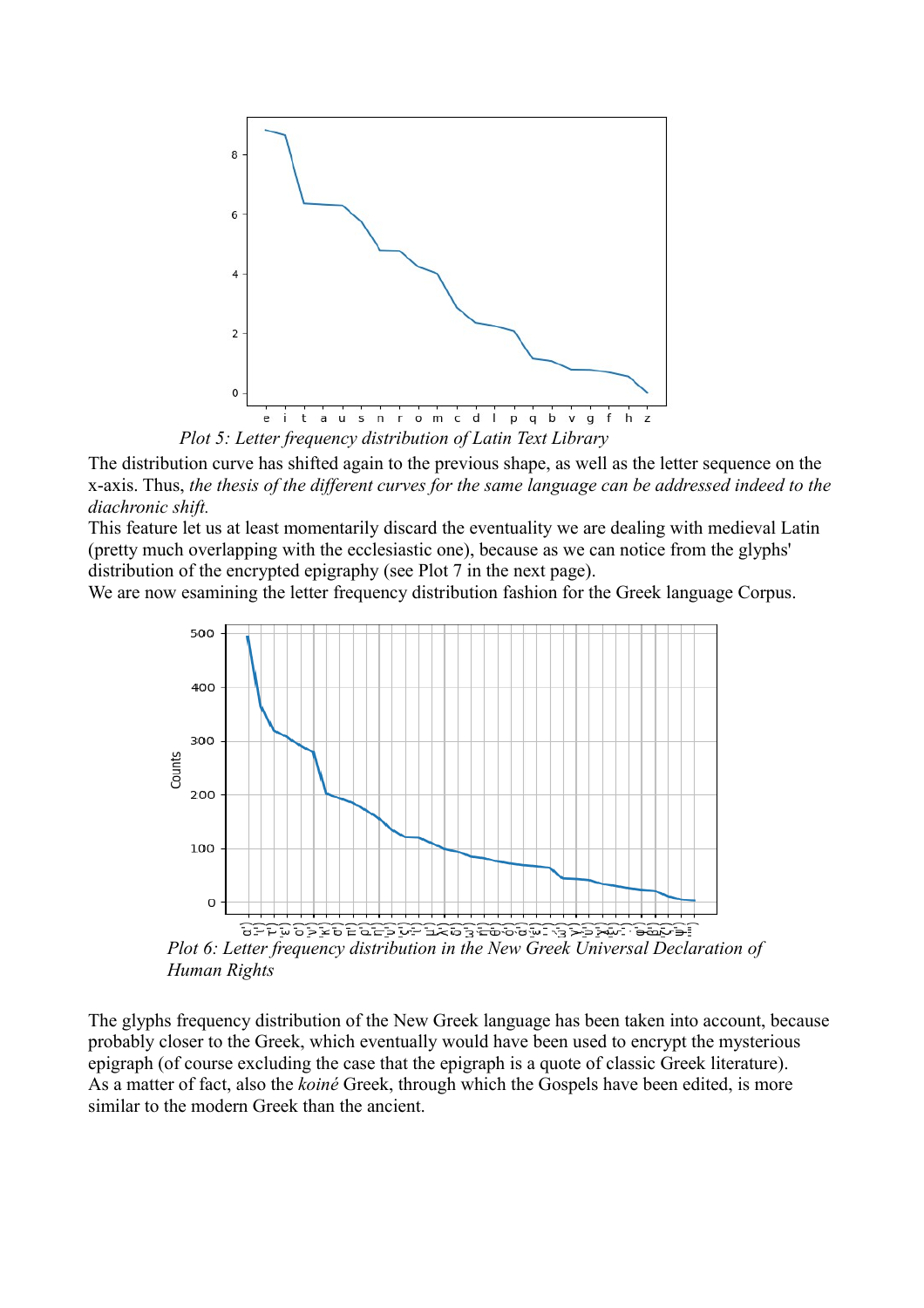

The glyphs' distribution of the mysterious epigraphy resembles in many details the Letter frequency distribution of 40 random sentences in the Perseus Ancient Greek Corpus and as well the Letter frequency distribution of the whole Perseus Latin Corpus and the Letter frequency distribution in the New Greek Universal Declaration of Human Rights. For this reason it seems to be impossible to exclude a language *a* priori. Besides the letter frequency distributions, it must be noticed that the *amount* of glyphs reflects perfectly the Greek language one. The indeniable resemblance of the glyph with the Greek alphabet and the observation performed in the following paragraph let us opt for this language to begin with, although, on the other hand, the consistency with other factors and elements external to the epigraph let us not neglect the Latin option. The slightly superior tendency to the Greek, further consolidated through the considerable frequency difference between the first two ranked characters, which we have already stated before be almost equal in latin samples of short extension, further strengthens the path to the Greek language.

For completeness' sake, in the following plots we present a closer look also to the Ancient Greek letters distribution.



*Plot 8: Letter frequency distribution of 40 random sentences in the Perseus Ancient Greek Corpus*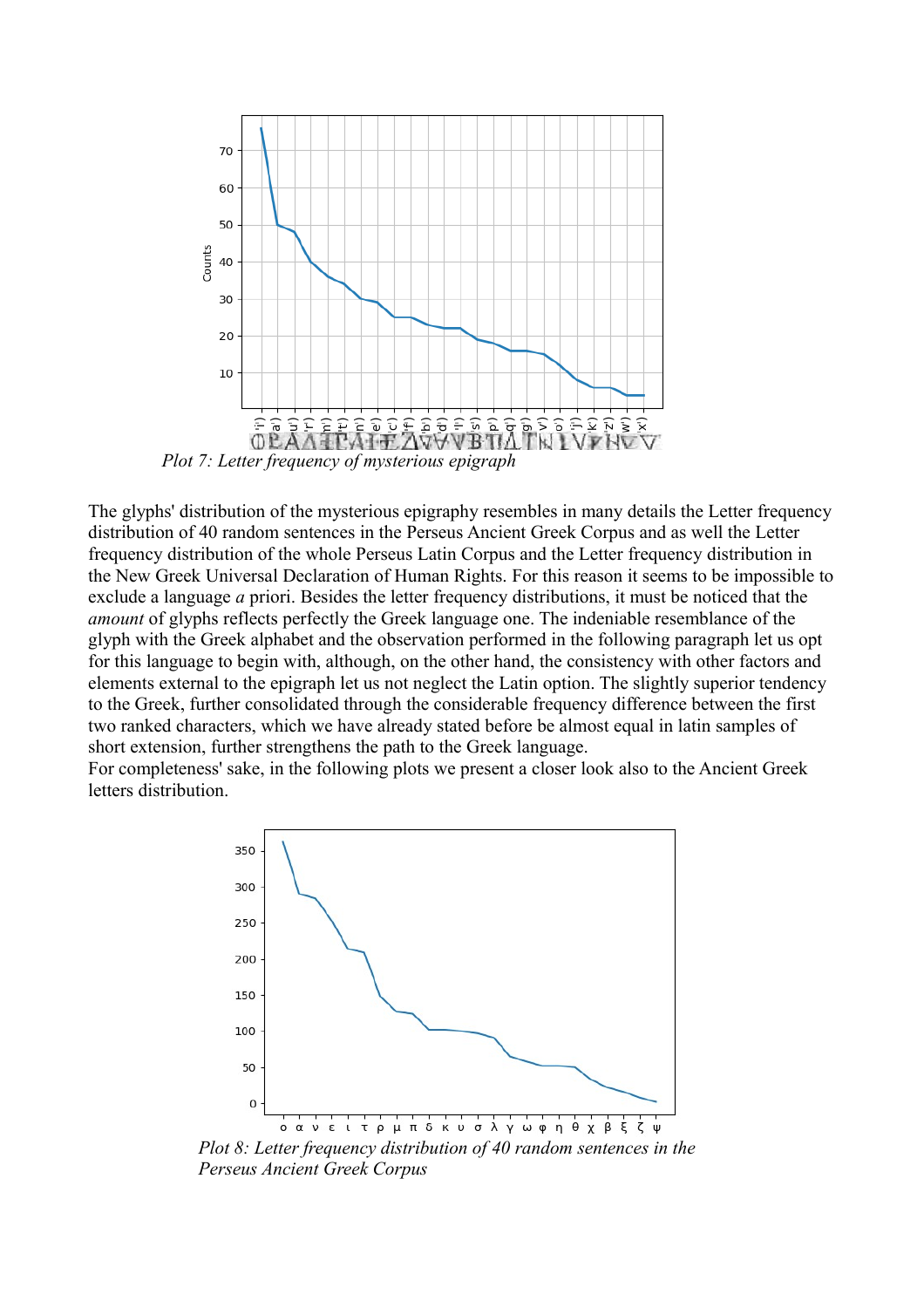Also for the ancient Greek we can observe the same weird behaviour of the Latin distribution on large samples: the curve for a fourty-sentences sample is pretty much identical to the one for 1000 sentences (also in this case the graph is omitted for brevity's sake) $6$ . If we perform the frequency letter count on the whole corpus, the function's shape changes again drastically, a behavior that cannot be immediately explained otherwise than the Latin case.



*Plot 9: Letter frequency distribution of whole Perseus Old Greek Corpus*

The following plot has been modelled according to Coptic New Testament<sup>[7](#page-7-1)</sup>. Also in this case the letter distribution seems to fairly mirror the epigraph's glyph's distribution, which was an unexpected behaviour, given the absence of parenthood between Coptic and Greek, despite the extreme similarity of their writing system.



*Plot 10: Consonant frequency distribution for the Coptic New Testament*

If the previous plots have not been enough explicit to push our analysis in the "decryption" direction, the letter frequency distribution of a random text shows us with any further doubts, that we are on the right path.

As already pointed out at the beginning, the frequency range (for the same letters' amount) is far

<span id="page-7-0"></span><sup>6</sup> Furthermore it is interesting to observe that the number of glyphs is in this case perfectly matching, whereas the general function's shape is maintained although the sequence of glyphs on the x- axes has changed.

<span id="page-7-1"></span><sup>7</sup> Christos-c/bible-corpus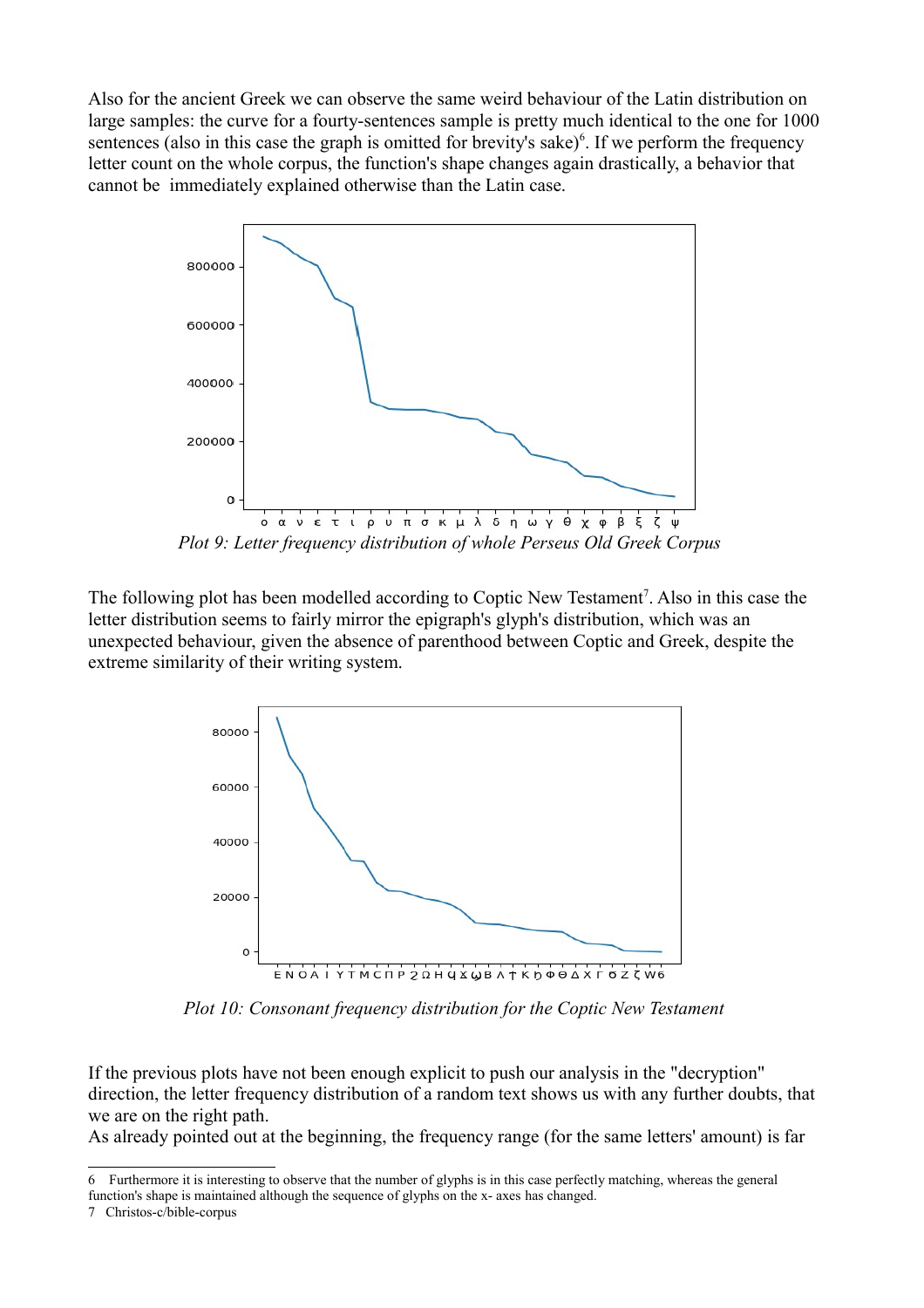smaller, the function behavior better modeled by a regression line, presenting many plateaux. For completeness' sake, in the next paragraph other observations will be listed, before proceeding in designing our solution for this interesting historical puzzle.



#### **FURTHER OBSERVATIONS**

- The comparison between both Latin and encrypted epigraphs does not show the latter to be a translation of the former<sup>[8](#page-8-0)</sup>;
- The epigraph's analyses based on fluorescence induced by ultraviolet radiation, on infrared rays and on pigment samples revealed that the dating of the inscription could also date back to the sixteenth century<sup>[9](#page-8-1)</sup>;
- The distribution of words' final letters is very skewed. Some of them even appear only in the second half;
- There are many glyphs which seems to be similar, excepted for some diacritic signs. It is to be understood if their impact is merely phonetic (same letter, different tone) or semantic (different letters). The total amount of glyphs is equal to the Greek/Coptic characters amount, and almost equal to the Latin one, a fact which lead me to opt for Greek<sup>[10](#page-8-2)</sup>;

# **ANALYSIS OF DIPHTONGS, TRIPHTHONGS, PREFIXES AND SUFFIXES**

A function listing all diphthongs and triphthongs in the epigraph's string and in the Latin and Greek corpora cleared out my sight to further considerations. Usually, whether we are considering Latin or Greek, we can observe a suffixes' repetition which is typical of flexive languages. In the epigraphy this does not happen, or at least not as often as it should. This may lead only to four possibilities:

- either the author, conscious of this language feature problematic for an encryption, reallocated the suffixes somewhere else within the word, or even deleted them;
- or the used words are anagrams;
- or the language we behold is not a flexive but an agglutinative one (which in turn would

<span id="page-8-0"></span><sup>8</sup> The deduction being based on words' and words' length counts, may be accountable only for languages belonging to the same category (flexive languages such as Greek and Latin). For agglutinative languages, such as Coptic or Hungarian this door shall be still considered open.

<span id="page-8-1"></span><sup>9</sup> [https://www.ilmattino.it/napoli/cultura/tomba\\_di\\_dracula\\_napoli\\_scoperta\\_misteriosa\\_iscrizione-4117802.html](https://www.ilmattino.it/napoli/cultura/tomba_di_dracula_napoli_scoperta_misteriosa_iscrizione-4117802.html) This is the same datation of the latin epigraphy and of the whole Turbolo chapel.

<span id="page-8-2"></span><sup>10</sup> The diacritics in the epigraphy may well be a clue about the character itself. For instance similar characters could be close in alphabetical order.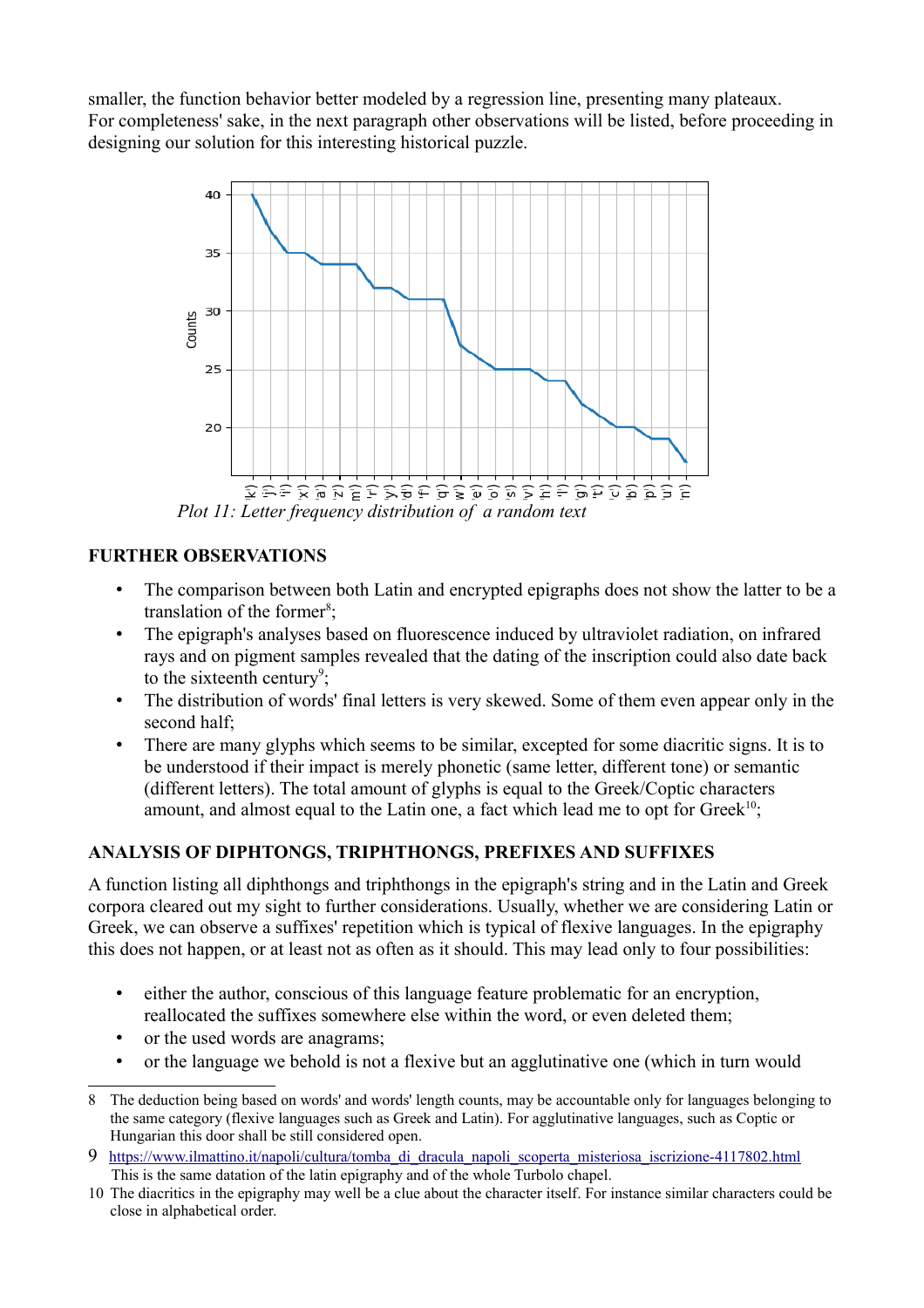explain the presence of excessively long words, which cannot be found in any Greek and Latin corpus);

• The space between words is set randomly, and is not actually semantically cogent.

Because of all these factors, it is not only relevant to detect diphthongs and triphthongs frequency, but also to determine their position in the word.

As performing this task has shown (through a simple extension of the same function) the epigraphy shortness does not allow us to determine exactly which diphthongs and thriphtongs are more prone to figure as prefixes and suffixes.

# **THE ANAGRAM HYPOTHESIS**

The type-token ratio<sup>[11](#page-9-0)</sup> of the epygraph is 1, which may be a normal value for an extremely short text, but not for such one. The same value for an ancient Greek- and Latin- corpora 100-words sample is to be placed at around 0,8, while for Coptic at around 0,92. This particular feature could be also explained, for instance, in the case that the words are anagrammed.

The strategy I chose to detect anagrams was the alphabetical sorting of each word. Through this process apparently different words may have resulted to be identical. Pitifully also in this case the type-token ratio has shown the same result. This can mean different things: either the epigraph's author, aware of the fact that co-occurrences in an encrypted text constitute a flaw, carefully decided to avoid them, or there are indeed glyphs which may correspond to more letters. Another scenario, not likely but still possible, is that this case is totally casual, and maybe same occurrences of the visible words may be shown in the deleted parts (thus offering a plausible excuse for their deletion). The only two ways otherwise possible are:

- a high incidence of proper names, an eventuality which would neutralize all the advantages given by working with a corpus;
- White spaces to separate words are not set at the natural word end, but randomly, as also stated beforehand.

#### **LONGEST WORD - SHORTEST WORD APPROACH**

Afterwards I looked for the longest word in the epigraph, and compared to all words in the language-related corpus with same length. Principle of this choice, is that according to synergetic lynguistes<sup>[12](#page-9-1)</sup> the longer a word is, the rarer it is. This maximazes the probability of being able to actually match correctly words from the corpus to the epigraph, because of course the number of words having same length and the same letter sequence (including cooccurrences, as almost always happens with vowels) is sensibly smaller. In this way, we can determine at once the hugest amount of letters, which would speed up a lot our decryption process.

In the following function I compare a word from the epigraphy to all words of a given file (containing all words of equal length as the input word from a given language).

The output for "outnmn" will be: 123454, which I define as "superword", a user friendlier version of a regular expression.

word  $=$  "outnmn" matchWord(word, "coptic"+str(len(word))+".txt")

<span id="page-9-0"></span><sup>11</sup> The *type-token ratio* is a parameter which returns a degree of lexical diversity in a given text by dividing the amount of different words (the set of words) by the amount of all words, disregarding if they occur more than once. The lexical variety has to be hold as higher as far as the TTR tends to 0.

<span id="page-9-1"></span><sup>12</sup> Köhler R. (1986)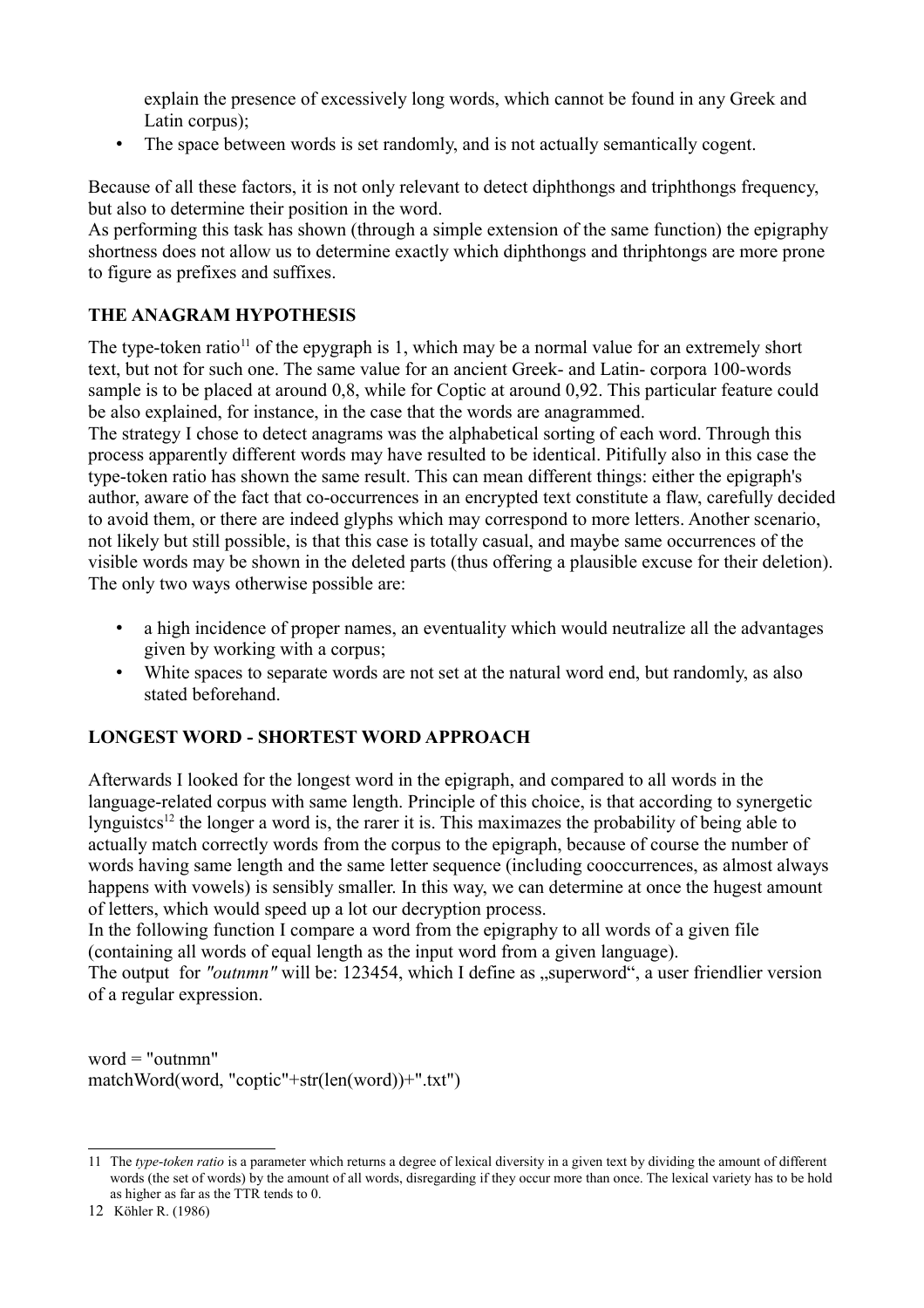```
def matchWord(word, file):
  m = open(file, "rt", encoding="utf-8") #output file to write the result to
  mw = open("matchWord.txt", "a", encoding="utf-8") mwf = open("matchWordFile.txt", "a")
  m = m.read().split() superword=""
   superwordfile = ""
   superchar = ['1','2','3','4','5','6','7','8','9', 'A', 'B', 'C', 'D', 'E', 'F', 'G', 'H', 'I', 'L']
   for char in word:
      superword = superword + superchar[list(word).index(char)]
   print(superword)
   #for each word in the input file
   for word in m:
      for char in word:
         superwordfile = superwordfile + superchar[list(word).index(char)]
      mwf.write(superwordfile + '\n')
      superwordfile = ""
   mwf = open("matchWordFile.txt", "rt")
  \mathbf{m}\mathbf{w}\mathbf{f} = \mathbf{m}\mathbf{w}\mathbf{f}.\mathbf{read}().\mathbf{split}() for word in mwf:
      if word == superword:
         mw.write(word + '\n')
   mw.close()
```
If there is one or more matches, we shall look for the *shortest* terms in the epigraphy containing as many glyphs as possible as the ones contained in the matching term. If after replacing all the original glyphs with the characters we behold a meainingful word in the language used for the comparison, we can assume with huge confidence that this very one is the source of the encryption, and slowly, by repeating the above-mentioned steps, all other letters can be successfully matched. Starting from this point it would be possible to work in a sort of *Constraint Programming (CP)*  fashion, so that the consistency of every letter attribution may be addressed more consistently, being sure that all constraints adds up and are fullfilled at the same time. In our particular case this option does not seem very walkable given the lack of a "string-based" Python library for CP, and given the very small size of our encrypted text.

Pitifully no 18-letters long Coptic word from the Coptic Bible has matched the correspondent epigraphy´s type. The only task that can be accomplished before moving forward, is trying with a bigger and more inclusive corpus, which is very difficult in the case of Coptic, a language whose documents still need to undergo huge digitalisation.

In the case no language gives positive results through this approach, it should be proceeded with a similar , looped comparison", this time avoiding white spaces.

Of course the whole corpus will be taken in consideration then, and not only the list of words of equal length. It will be started as well with the longest epigraph's word, and the match will be tried starting from every position.

# **A CASE FOR GREEK: AN ANALOGIC ATTEMPT**

The line 22 represented for me a good starting point for an analogic attempt, given the repetitions of letters taking place therein, as well as the presence of a 5-letters palindrome. A manual attempt with ancient Greek, has delivered the following result: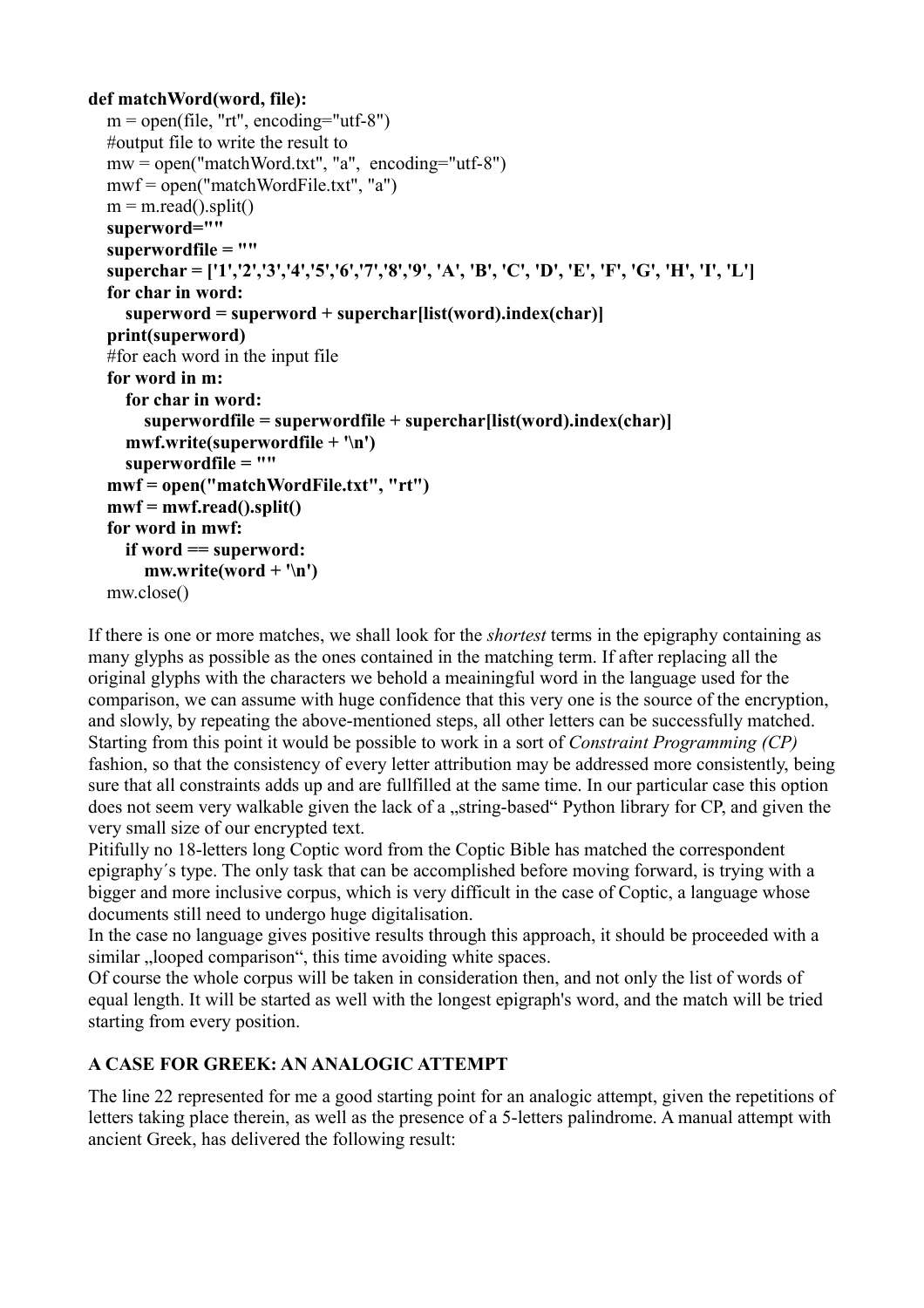

# *Picture 2: A closer look to the twenty-second line of the encrypted epigraphy*

# **Α.Γ.Ο.Ρ.ΑΙ.Ος Κ.Ό.Ρ.Ος Δ.Έ Ρ.Η.Τ.Η.Ρ Ἁ.Β.Ρ.Ό**

... vulgar servant, but a refined rethor...

This case has been the proverbial drop compelling me to the implementation of an algorithm which could speed up significantly this painstacking work of comparison and analysis.

My analogic mapping is in fact quite imaginative, since with no criteria whatsoever single glyphs are assigned to syllables (see **AI** and **Ος**), whereas diacritic variation are sometimes ignored and sometimes considered enough to pick up another letter (compare for instance the **B**s in the first and in the last letter).

# **QUEST FOR PALINDROMES**

There are no other palindromes in the whole epigraphy. Beside *ρητηρ, νομον* and *νοθον* seem to be the only two 5 letters palindrome to be found in the Ancient Greek Corpus. Since the latter two present glyphs that cannot be taken in consideration (*ν* and *ο*) because in a frequency range which differs too much from the one of the two original glyphs, assigning to these epigraph's glyphs the greek letter  $\rho$ ,  $\eta$  and  $\tau$  is the only solution contemplated withing the Greek language. At least for the moment, we can also put aside the Greek: the presence of only one matching palindrome in the whole corpus and other observations on the letter distribution let us opt for the Coptic language as next source languange candidate.

#### **CONSONANTS-VOWELS DISTRIBUTION**

Latin, Greek and Coptic share another interesting feature: all the vowels are to be found within the first eight ranked glyphs. Hence by replacing them in the epigraphy with a symbolic  $N''$ , we can observe the behaviour of all other letters. *Not all Vs are surely consonants, but all not-Vs are consonants indeed*.

After performing this operation, plenty of all-consonants triphthongs and quadriphtongs<sup>[13](#page-11-0)</sup> are yet to be found. In Greek and Latin triphtongs are extremely rare, quadriphtpngs impossible. This observation can be discarded only in two cases:

- All the epigraph's glyphs are consonants (for encryption reasons, or because the source language is Semitic);
- The words are anagrams;
- Some letter-groups have been set there willingly to disturb the decryption.

All these scenarios are virtually impossible, because:

- If the original language were a Semitic one, than it would read from right to left, an option weakened by the observation that letter size *decreases* from left to right, as if the writer aimed to fit letter within the given frame;
- That the words are no anagrams is shown before through the alphabetical sorting of each word. The high TTR presented by the Coptic language is not high enough to prevent the epigraphy from displaying at least a couple of repetitions;

<span id="page-11-0"></span><sup>13</sup> Di-, Tri-, Quadriphtongs, are respectively 2-, 3-, 4- charachters long words portions. They have no morphological meaning hence should not be confused with syllables either.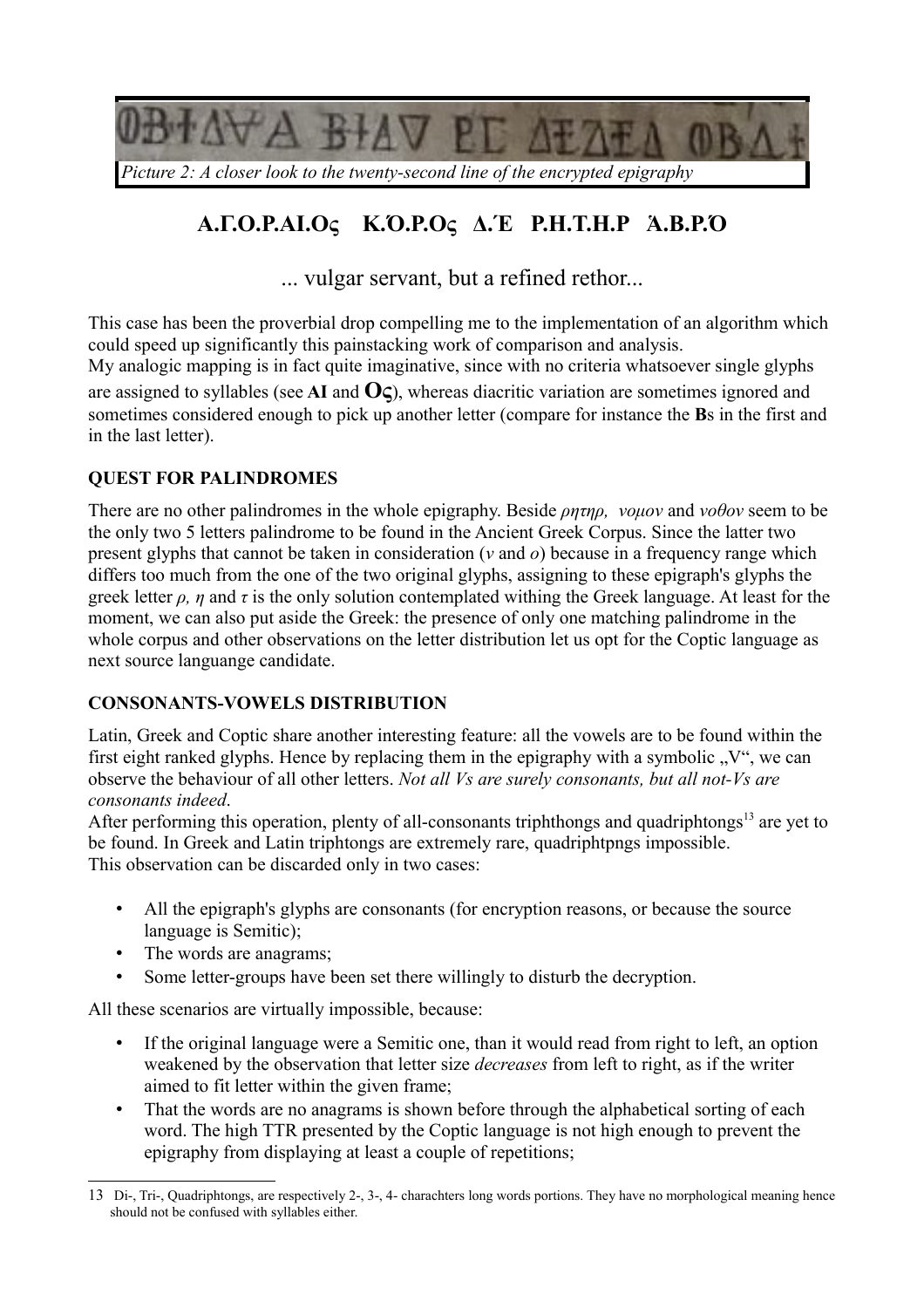• Plenty of observations at the beginning of this paper have shown us that the epigraphy is most likely the encryption of a text written in a natural language. Nonetheless, the fact itself that the artifact is located in plain sight, entitles us to imagine that whatever information contained in the epigraphy must not be exceptionally secret, and is required to be unlocked by a group of people posessing the suitable key.

# **COPTIC: AN AGGLUTINATIVE LANGUAGE**

The Coptic is the only one to present triphtongs and quadriphtongs, and as agglutinative language, is among the three the only one showing a very huge lexical diversity, which we have simply expressed through the type-token ratio. Moreover it is the only one showing a coherent distribution of suffixes and prefixes, as in the epigraphy, which would be impossible for Latin and very unlikely for Greek. Finally, also the word length seems to speak in favour of this language, since it is the only one presenting eighteen-, seventeen- and sixteen- letters long types.

The alphabets which more than the others resembles the epigrahy is the Carian, an Anatolian alphabet derived from Phoenician and widely present on Egyptian territory:

|                                                                    |                              |                         |                                            | <b>Carian Alphabets</b>                    |                                                       |                                        |                                        |                                 |                    |                                         |                                                              |
|--------------------------------------------------------------------|------------------------------|-------------------------|--------------------------------------------|--------------------------------------------|-------------------------------------------------------|----------------------------------------|----------------------------------------|---------------------------------|--------------------|-----------------------------------------|--------------------------------------------------------------|
|                                                                    |                              |                         |                                            |                                            |                                                       |                                        |                                        | Trom Caria                      |                    |                                         |                                                              |
|                                                                    |                              | <b>from Eqvot</b>       |                                            | ज्य                                        | <b>b</b>                                              | x                                      | 'n                                     | 皿                               | प्रता              | XN.                                     | īν                                                           |
| Ăк                                                                 | سمدير                        | Α÷                      | la a                                       | АA                                         | ΑA                                                    | A. en                                  | AAA                                    | А                               | А                  | Λ                                       | А                                                            |
| v                                                                  | マ文                           | ņ                       | VΥ                                         | তত্ত্ব                                     | v x                                                   | v                                      | R                                      | ۰                               | v                  | v.                                      | V×                                                           |
| v.<br>ΡF<br>err                                                    | w<br>64111<br>v.             | ۴<br>×۳<br>Y<br>mw      | ۰,<br>F<br>y٧<br>m                         | t t t<br>Ÿ۲<br><b>Call 1979</b>            | $\tilde{\phantom{a}}$<br>≱t F∓<br>xbor.<br><b>TTT</b> | FK.<br>٧<br>μ.                         | ( ( 1 )<br>v                           | E(F)<br>$\checkmark$            | С<br>v             | L<br>v                                  | F<br>Y                                                       |
| $48^{\circ}$                                                       | ζ¢<br>۵<br>7.<br>ï.          | τ<br>۵.                 | Ċ<br>Δ<br>X<br>ş                           | еC<br>負<br>着                               | c<br>ङू(≻१<br>。<br>(er)                               | ሪደን<br>슻<br>æ<br>E.                    | $\mathcal{A}^{\mathcal{A}}$<br>٩.<br>Ε | proper                          | Δ<br>Ē.            | ç<br>人名法加                               | ċ<br>mx >>D                                                  |
| $\frac{a_1}{x}$<br>$\frac{a_2}{x}$<br>$\frac{a_3}{x}$<br>ም<br>ዋል ም | 66 4<br>Ť<br>. .<br>ະ⊷ທ<br>Λ | e<br>es<br>۰<br>ę.<br>۶ | 44<br>ū<br>ω<br>9 (31)<br>ቅ<br>ሃሃራ የ<br>۴Ā | q D<br><b>TI</b><br>₹,<br>o o<br>w<br>1979 | 6 D 4<br>τ×.<br>ខុត្<br>₹Ψ<br>631                     | h,s C<br>II.<br>OV<br>90 U)<br>Ψ<br>٨Γ | Ţ<br>٩<br>v.<br>٨                      | a(a)<br>н<br>۰<br>۹,<br>λ.<br>Ø | ٩<br>Ÿ<br>w<br>¢D. | ው ቀ<br>r<br>G<br>Ŷ<br>v<br>٨            | ė<br>в<br>۴<br>÷<br>٢<br>ө<br>Ф                              |
| ອວີ<br>কৰে শা<br>48.80<br>WF<br>je m                               | 990<br>zb.<br>÷<br>Met       | ooel<br>œ<br>H.<br>мM   | ቀወ⊘ቀ<br>త<br>la 1431                       | 000<br>eó.<br>₩<br>N                       | ଡବଡ<br>必必<br>Н۱<br>٠.,                                | ΦΘ<br>డి చ<br>由王<br>Τ.                 | ΘФ<br>z.<br>$\mathbf{x}$<br>мM         | N.                              | ω<br>N             |                                         | ω<br>丛<br><b>COL</b><br>×<br>÷<br>e.<br>Stra<br>ы<br>×,<br>÷ |
| ရွေ့(@?)<br>ř                                                      | 임                            |                         | <b>ဥ၀</b> ႞႙ၟၟ<br>٢Ť                       | ទ. គ                                       | g d                                                   | g (ca)                                 | ရွ<br>L.                               | o                               | ۔۔۔                | ဝှ<br>--                                | $\ddot{\bullet}$<br>ို့<br>≌                                 |
| 9 Þ<br>مستحصرتين<br>ተ ተ<br>×                                       | id di<br>Ä٨                  | ٩<br>Ŷ                  | ጂ<br>P P<br>z.<br>٠Ţ.<br>ь.                | Σ<br>4.5<br>v.<br>÷<br>Ô.                  | 4444<br>e.<br>×                                       | Ţ<br>q<br>M,<br>ተ<br>ተ ተሞታ<br>т        | 8<br>q<br>w.<br>$\frac{1}{2}$<br>ťÞ    | w.<br>6                         |                    | 4<br>A.<br>$\mathbf{c}_\mathrm{p}$<br>Ф | 4<br>ᄊ<br>M<br>т<br>G.<br>Ф                                  |

*Picture 3: A diachronic display of Carian Alphabets*

The fascination with Egyptian culture is one of the well known *leitmotiv* of the city of Naples, reifyied on the neapolitan territory in many artistic and architectonic examples. The reason for this unusual tie has to be find in the local presence of inhabitants of Egyptian descent, namely coming from a group of alexandrine merchants establishing themselves in Naples in medieval time. On the other hand, the anthropological and geographical connection is undoubtedly underlined by a symbolic and esotheric one, a "mode" that invested all Renaissance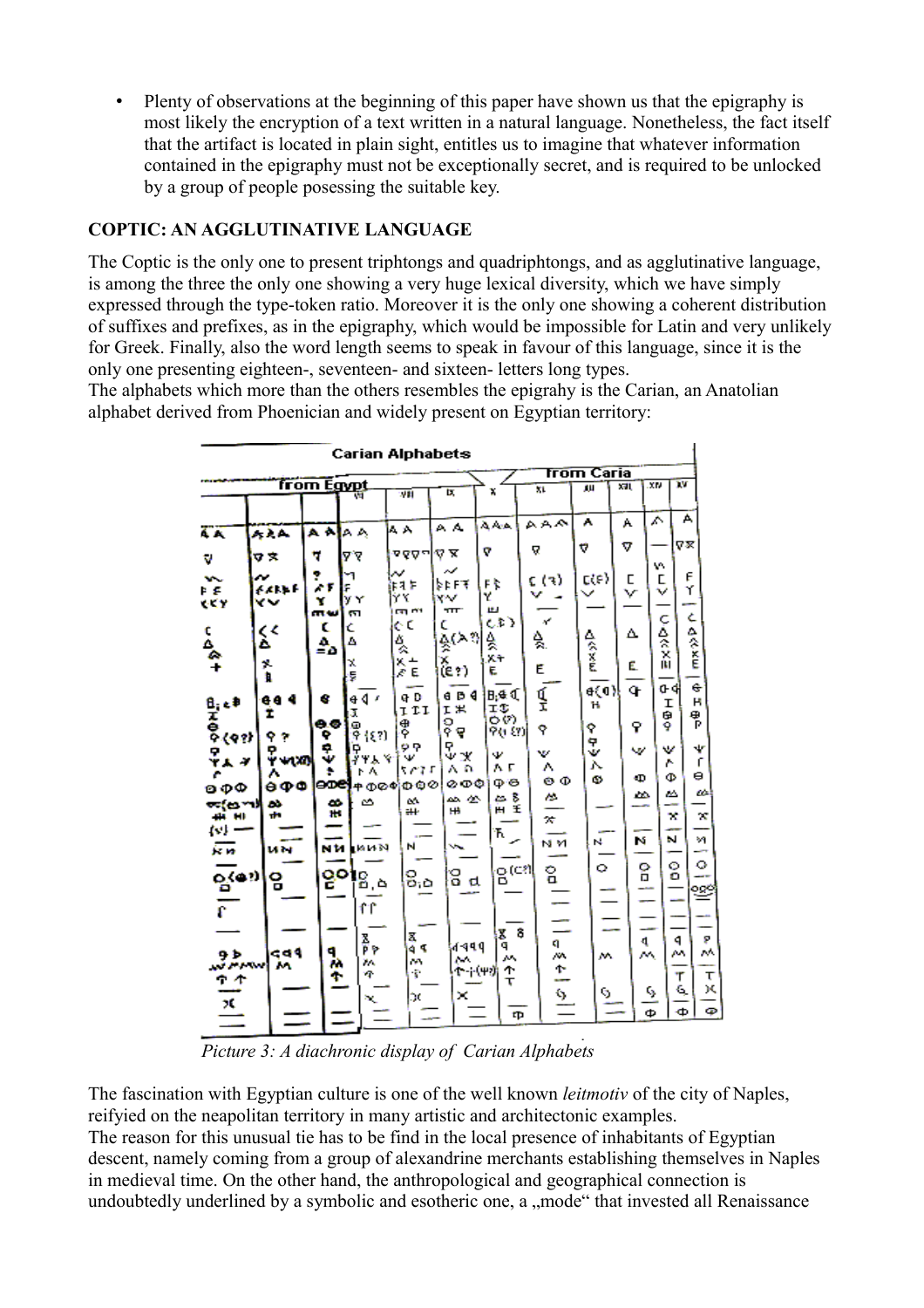Italy.

Exactly behind the mysterious epigraphy addressed in this article, in the church's cloister, the Ferrillo's tomb reports as well elements of egyptian culture:



*Picture 4: Marble relief of Ferrilo tomb. First detail: the sphynx. Second detail: the Dragon, the family's Coat of Arms*

Together with the dragon, the Ferrillo family's coat of arms, on the left and right side we find the emblem of the city of Thebes, the legendary sphynx.

Finally it should be acknowledged that Coptic is a sacred language, an official language of the Church in which the large collection of gnostic, hagiographic, patristic and ancient monastic documents are edited. For the same reason, it is highly unlikely, if not impossible, that the epigraphy has been written in a common language.

# **RESULTS AND FINAL CONSIDERATIONS**

In this paper we have thrown a close and a distant gaze at the encrypted epigraphy of Santa Maria la Nova in Naples. We have used *Bag-of-Words* approaches, such as the letter frequency calculation against big *corpora* in the main classical languages: Latin, Greek and Coptic.

Through different heuristics we have been able to theoretically strengthen a language choice, the Coptic, and weaken the other two, although Latin better provides presence of 5-lettered palindromes and better conforms to the whole context the epigraphy is placed in. On the other hand in Greek we have been able to translate a epigraphy´s line analogically, rendering it in a meaningful and plausible sentence. Moreover, the Greek's letter frequency distribution shares a remarkable similarity with the epigraph's one, which cannot either be disregarded nor discarded. Despite all the encouraging information gathered and the clear decryption methodology drawn, a thorough decryption has not been performed yet. There are still some options to be taken in consideration, still coherent with the "1-to-1" character substitution decryption strategy, like for instance the conjecture the epigraphy be edited in more than one language.